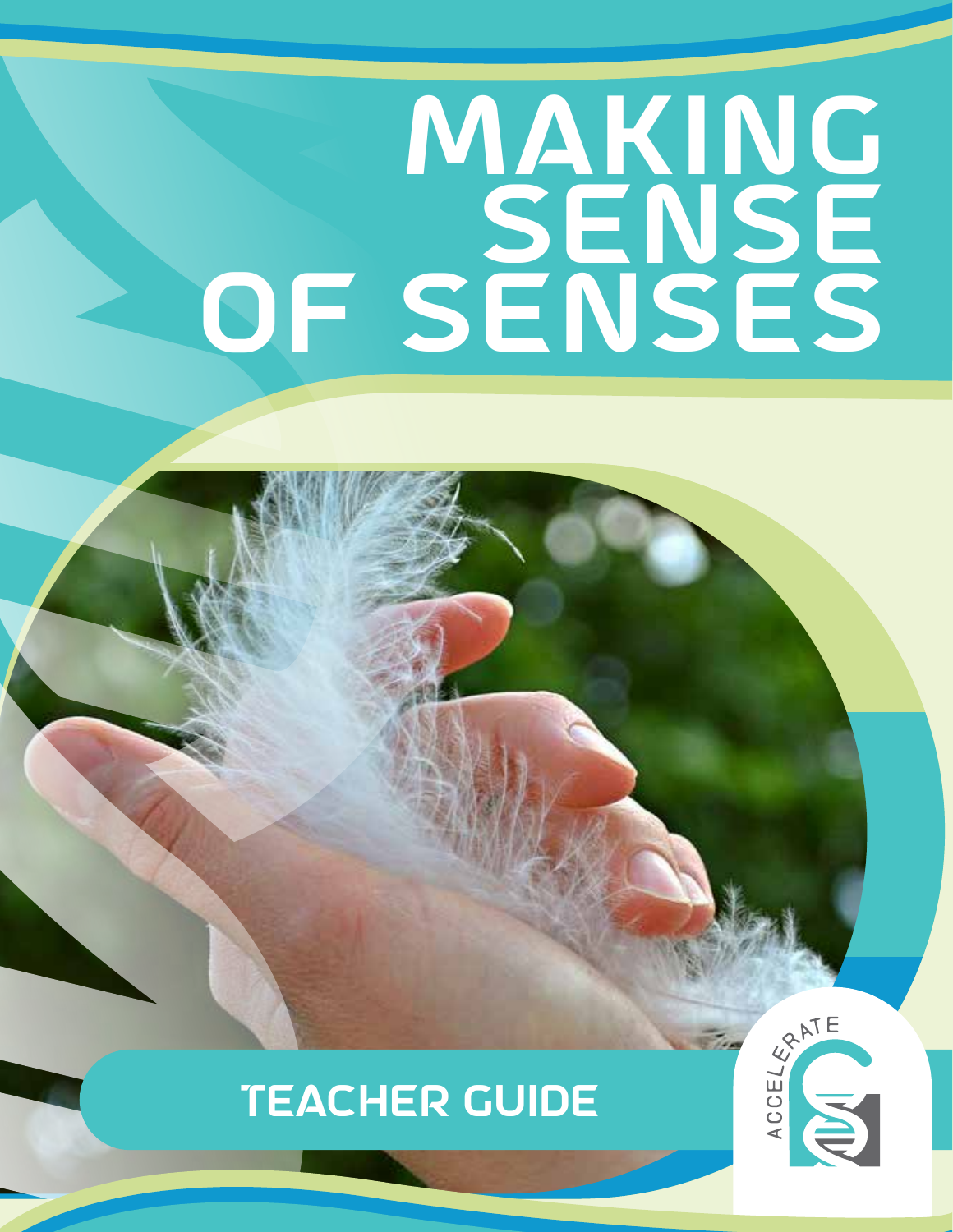## planning

**Here's a suggested schedule for this kit! The activities should be completed in order, but you can choose when the lessons take place over time.**

| <b>ACTIVITY INFORMATION</b>                                                              |   | <b>SECTION(S)</b>           | <b>TIME</b> | DAY/<br>LESSON |
|------------------------------------------------------------------------------------------|---|-----------------------------|-------------|----------------|
| <b>ACTIVITY I: PROCESSING THE SENSES</b>                                                 | П | Mindfulness                 | 30 minutes  | Day 1          |
| See your senses through a new perspective.                                               | П | Synesthesia                 |             |                |
| Total time: 30 min                                                                       |   |                             |             |                |
| <b>ACTIVITY 2: WHAT YOU'RE MADE OF</b>                                                   | П | <b>Anatomical Structure</b> | 30 minutes  | Day 2          |
| Begin to understand the parts of the brain and how it is<br>connected to the whole body. | Н | <b>Brain Hat</b>            | 30 minutes  | Day 3          |
|                                                                                          | Н | <b>Cells</b>                | 15 minutes  | Day 4          |
| Total time: 1 h 15 min                                                                   |   |                             |             |                |
| <b>ACTIVITY 3: SIGHT</b>                                                                 | П | What is Sight?              | 30 minutes  | Day 5          |
| Understand the function of sight and create your own<br>optical illusion.                | П | <b>Optical Illusions</b>    | 45 minutes  | Day 6          |
|                                                                                          | П | Your Own Illusion           |             |                |
| Total time: 1 h 30 min                                                                   | П | Show What You Know          | 15 minutes  | Day 7          |
| <b>ACTIVITY 4: TOUCH</b>                                                                 | П | Sensitivity and Safety      | 30 minutes  | Day 8          |
| Determine what parts of the body are most sensitive                                      | П | One Touch or Two?           | 30 minutes  | Day 9          |
| and why.                                                                                 |   |                             |             |                |
| Total time: 1 h                                                                          |   |                             |             |                |
| <b>ACTIVITY 5: TASTE</b>                                                                 |   |                             |             |                |

Time for a taste to

 $\mathcal{L}$  $shabola$  $\mathcal{O}(n) \cup \mathcal{O}(n)$ available with purchase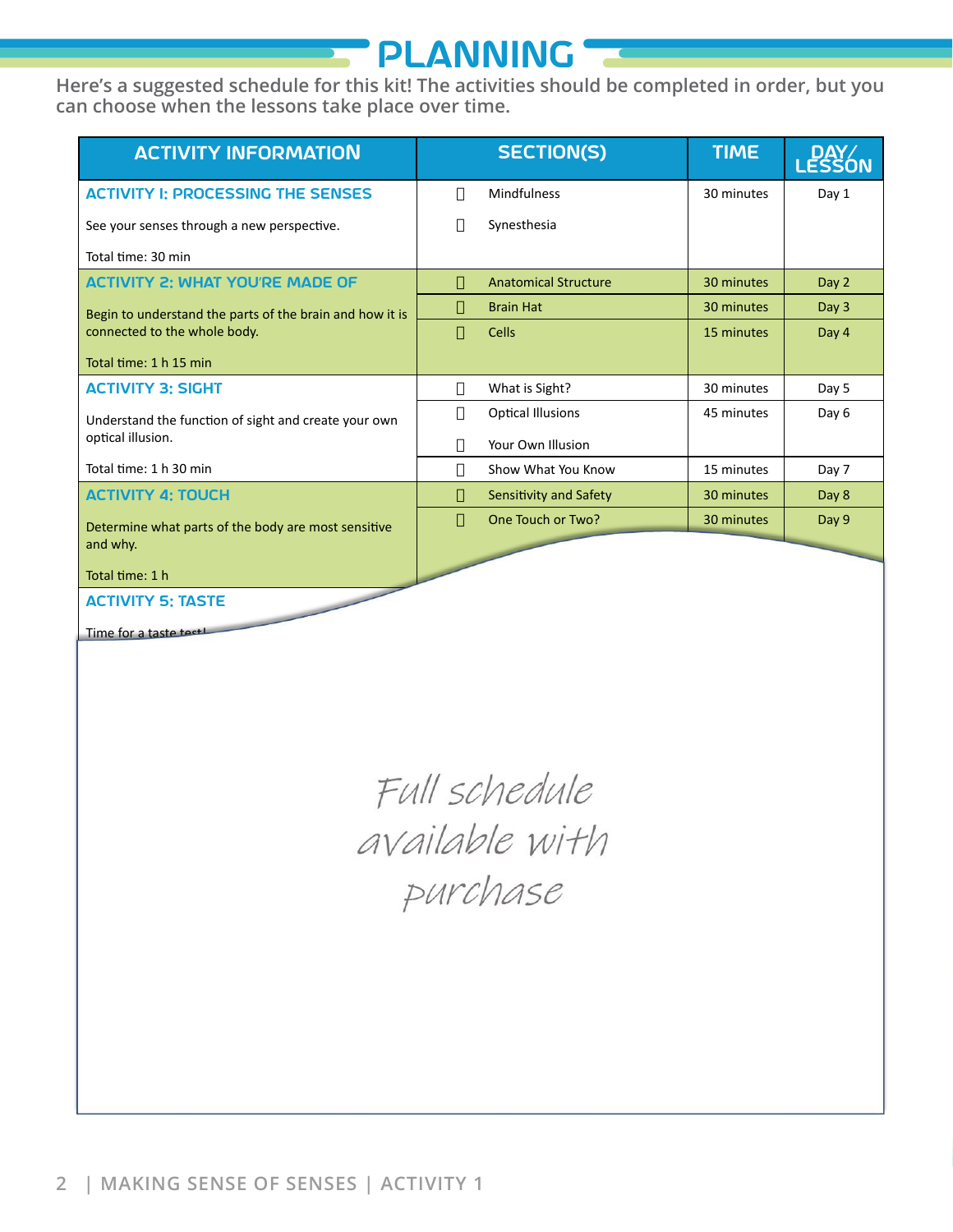*LEARNING GOALS:* 

**I** can use a model to describe how information transfers from the **senses, to the brain, and to a response.**

## Anatomical Structure

#### **CONTENT**

• There is a lot of information for your student to process in this reading section. • Go through this information as quickly or as slowly as your student needs. Encourage your student to ask questions throughout their reading and perform research to answer them.

• You might notice that this section refers to, but doesn't discuss, cells. A future section will delve into cells.

## Brain Hat

## 4

5

3

## preparation and supervision

 $\blacksquare$  Brain hats are a fun way to observe and understand the brain. While your student is coloring their brain, make sure they color the lobes so the right and left sides of the brain match.

 $\blacksquare$  If you do not have tape available, you can also use a stapler.

## cell

#### **CONTENT**

• This is a reading section discussing cells, and a specialized cell called a neuron.

• A nerve cell (or neuron) has many parts, each with a particular role in how the cell functions.

| <b>Part of a Neuron</b> | Role                                                                                    |
|-------------------------|-----------------------------------------------------------------------------------------|
| Dendrite                | Receive signals from other<br>neurons and transmits those<br>signals to the cell body   |
| Cell body               | Provides energy to the cell,                                                            |
| (Soma)                  | contains genetic information,<br>and preserve the cell's structure                      |
| <b>Nucleus</b>          | Coding of proteins within<br>the cell, which is how genetic<br>information is processed |
| Axon                    | Transports the signals from the<br>cell body to other cells                             |
| Myelin sheath           | Acts as insulation and allows<br>signals to move quickly through<br>the neuron          |
| Schwann cell            | Wraps around the axon to form<br>the Myelin sheath                                      |
| Node of Ranvier         | Gaps in the Myelin sheath,<br>between Schwann cells                                     |
| Axon terminal           | Branches of an axon that                                                                |
| (Synaptic terminal)     | transmit signals to the next<br>neuron's dendrite.                                      |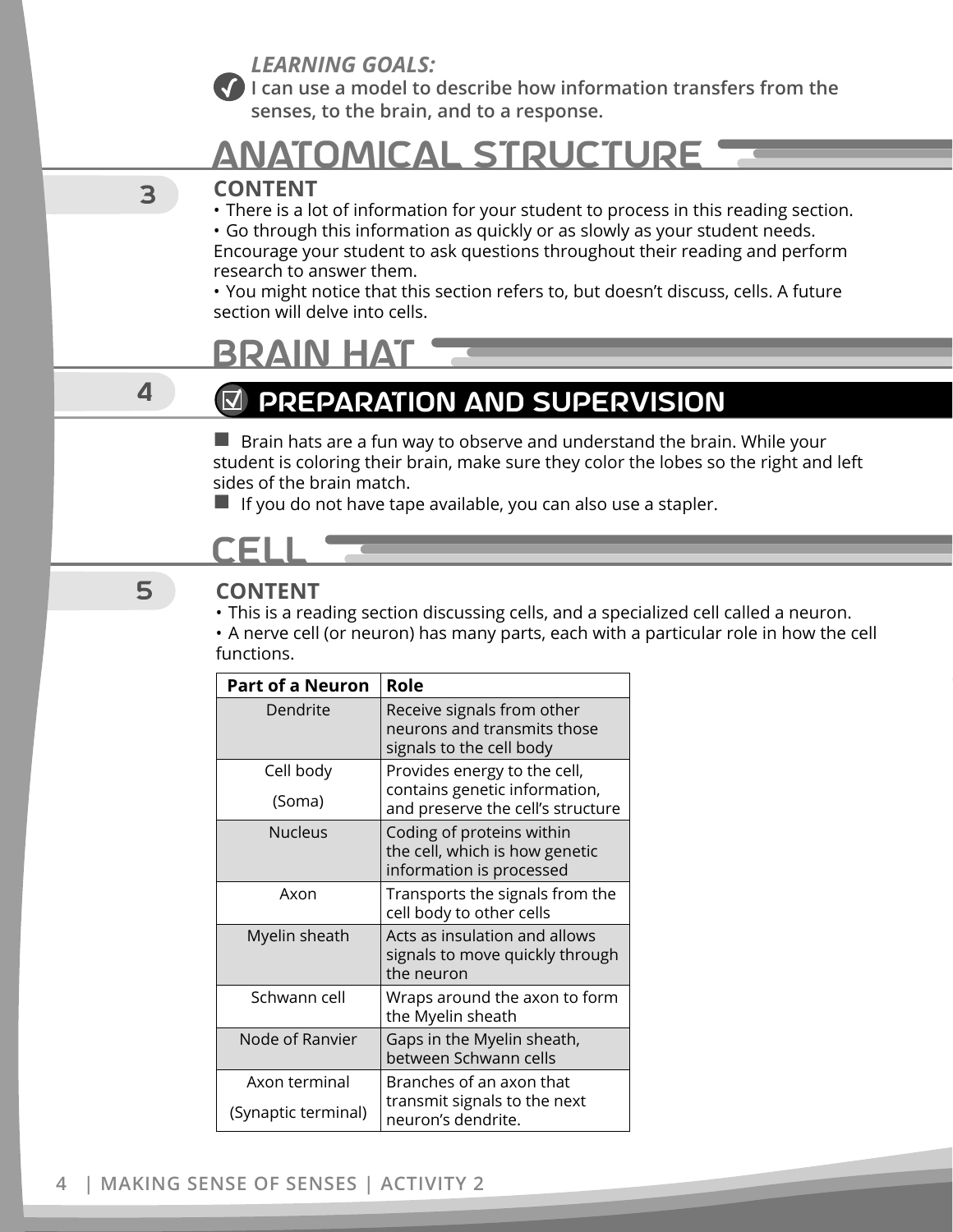# Touch

**As students continue their learning, they will discover the parietal lobe, their sense of touch and auditory-tactile synesthesia.** 

**In this activity, students will delve into the importance of touch and perform an experiment to better understand how people typically experience touch via the nervous system.**

### *LEARNING GOALS:*

**I** can use evidence to argue that organisms have structures that allow **for functions of life.**

**I can use a model to describe how information transfers from the senses, to the brain, and to a response.**

# SENSITIVITY AND SAFET

#### 10 **CONTENT**

• This reading section gives your student an introduction to their sense of touch.

• They will learn about fine and gross motor skills, as well as how the sense of touch has developed to keep them safe.

• When reading through the fine and gross motor skills section, you can encourage them to think about how a person is impacted by reduced function of the fine and gross motor skills. This would be an excellent lead in to disabilities and can help to better connect to "Externalities" and "Helping Hand" in Activity 8.

## ONE TOUCH, OR TWO?

11

4

**Question 1: What is the average width of the caliper required to feel 2 points of**  contact on a person's finger? Thigh? Back? Cheek? Hint: To find an average, add **up the 9 distances you recorded and then divide that number by 9.**

**Answer:** Answers will vary based on the individuals your student has as participants, as each person's sensitivity is different. However, finger recordings will likely be around 1 cm, thigh around 5 cm, back around 4 cm, and cheek around 2 cm.

#### **Question 2: Which of the four areas of the body is most sensitive? Which is the least sensitive?**

**Answer:** Answers will vary based on the data your student collected. However, they should come to determine that the finger is the most sensitive, while the thigh is the least sensitive.

**How to Help:** *If this is not what their study concludes, that is okay so long as their answers are consistent with their data. The most sensitive part of the body will have the lowest average width and the least sensitive part will have the highest average width.*